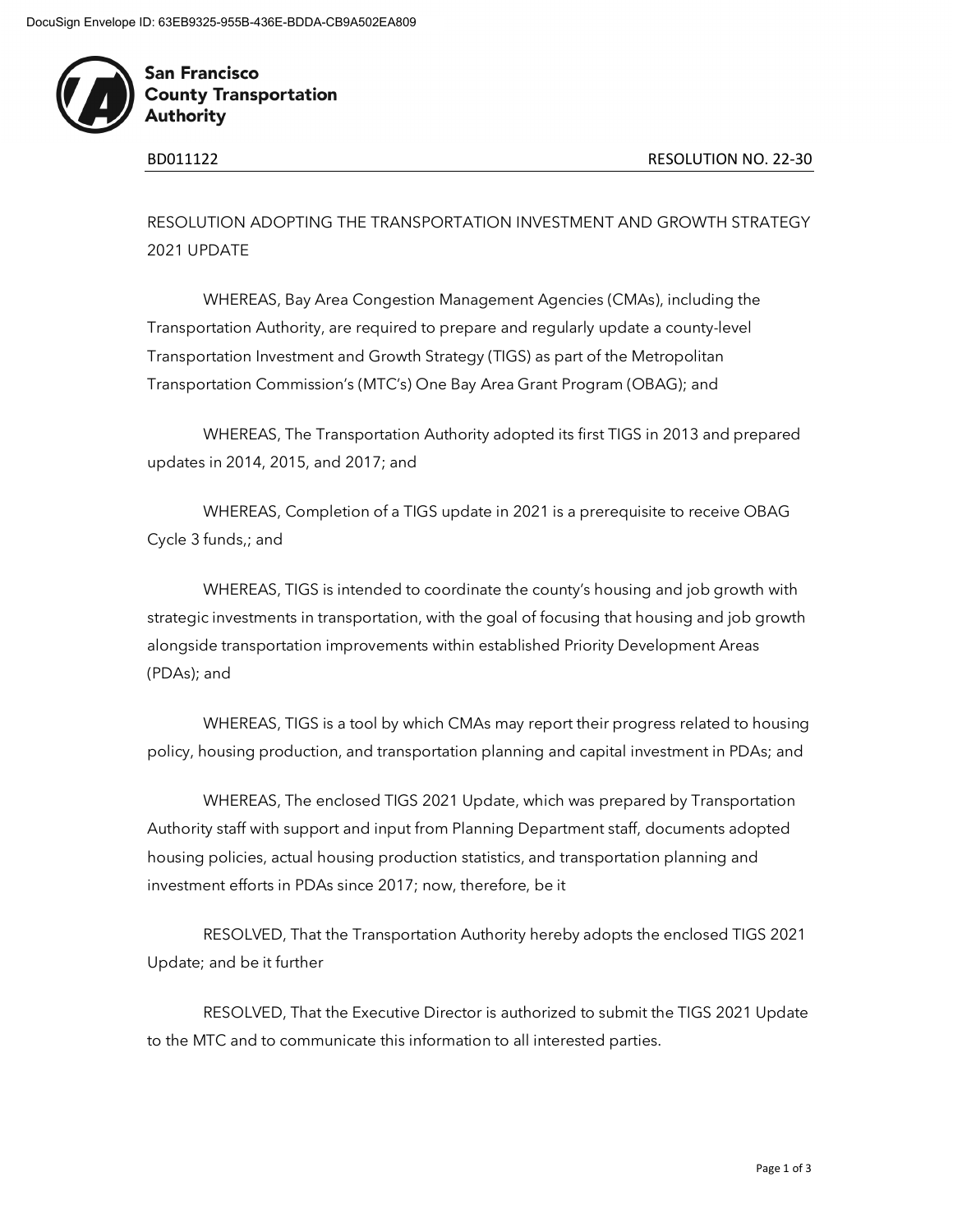

San Francisco<br>County Transportation<br>Authority

BD011122 RESOLUTION NO. 22-30

Enclosure: Transportation Investment & Growth Strategy, 2021